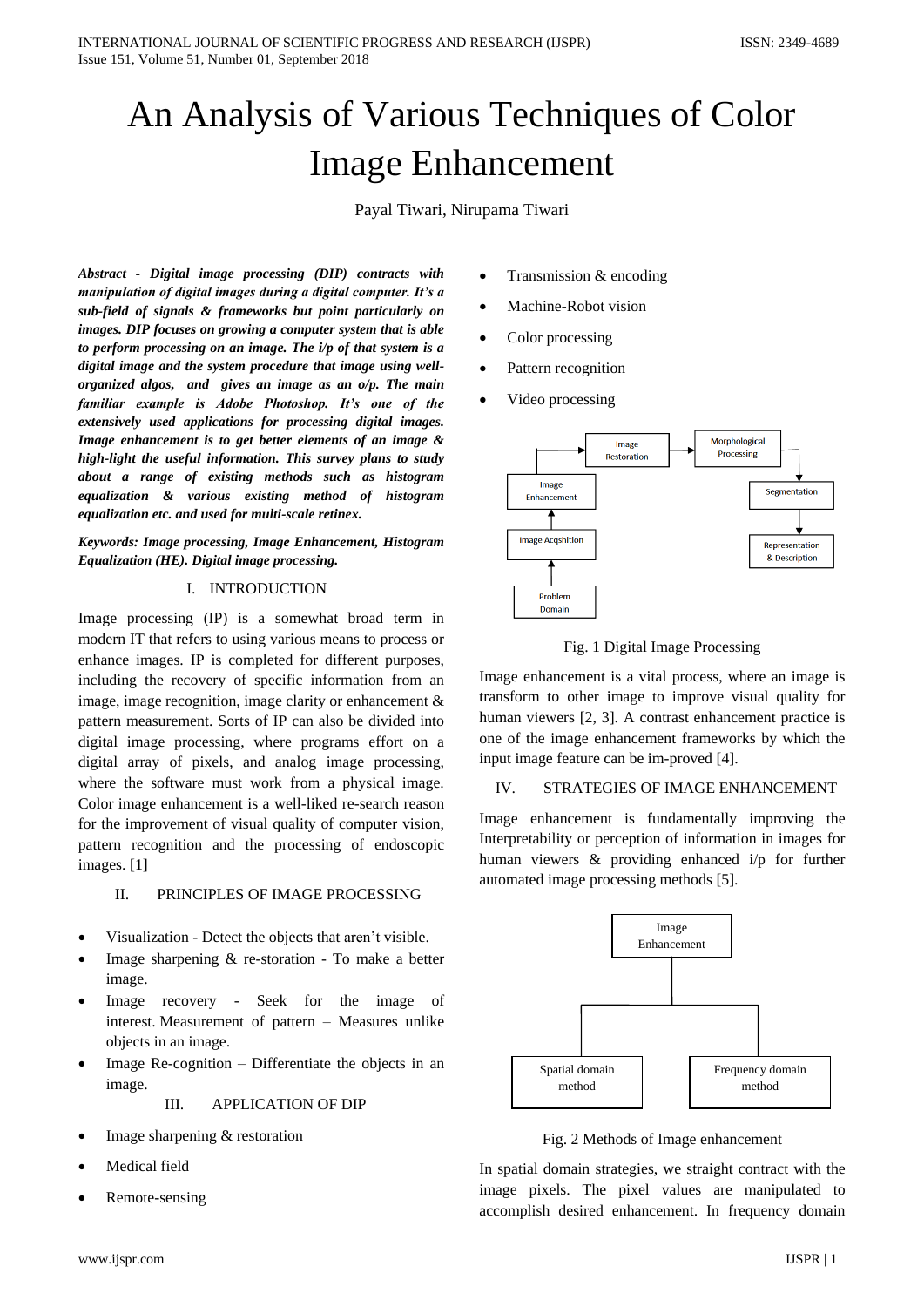methods, the image is initial moved into frequency domain. It implies that, the Fourier Transform of the image is evaluated first. All the enhancement activities are performed on the Fourier transform of the image & then the Inverse Fourier transform is performed to acquire the resultant image. Image enhancement is applied in each field where images are should be understood & analyzed. For e.g., medical-image analysis, analysis of images from satellites and so on.

#### V. TECHNIQUES OF IMAGE ENHANCEMENT

Image enhancement techniques have been widely used to get a good quality of an image for the human interpretation. Image enhancement strategies are generally divided as local image enhancement & global image enhancement. [6]

### *A. Local Enhancement of the Image*

The local enhancement is employed to get the minute details of an image. It enhances the local details in terms of the gradient of the image which gives useful information to the analyzer of the image. It addresses those pixels which would be ignored by the global method. The local enhancement method employed here is unsharp masking [7]. In this method the image is sharpened by subtracting an unsharp image, that is a blurred or smoothed from the original image, so the name unsharp masking is derived. In this method the following steps are involved:

- Blurring of the image.
- Subtracting the blurred image from the original image to make the mask.
- Adding the mask to the unique image.

#### *B. Global Enhancement (GE) of the Image*

The GE of the image is used to enlarge the contrast of the image. In this process, each pixel of the image is adjusted so that it gives an improved visualization of the image. In spatial contrast enhancement, the process is performed straightforwardly on the pixel. The pixels are arranged in such a way that it is distributed throughout the range of desired intensity level. Global contrast stretching way is utilized as global method of enhancing the image. There are many global techniques like histogram equalization (HE), contrast limited adaptive histogram equalization and many other transformation methods like discrete cosine transform (DCT), discrete shearlet transform (DST), adaptive inverse hyperbolic tangent function transformation, etc. In all the global methods they did not consider the local details of the image and look for the global information of the image. So we first apply the local enhancement in order to verify the algorithm, the simple HE is used.

### VI. IMAGE COLOR IMAGE ENHANCEMENT METHOD

In Fig. demonstrates a simple block diagram that describes the main function of the proposed color image enhancement method. The proposed method comprises by two interrelated steps: Image enhancement and Color reproduction. At primary, it changes RGB endoscopic image into 2-D spectral image & selects maximum enhanced gray scale spectral image based on entropy. Afterwards, the entire color mood from a source RGB image is transferred into the enhanced gray scale spectral image by matching luminance and texture information.



Fig. 3 Block diagram of image enhancement algorithm

The image enhancement method is established on FICE (Fuji Intelligent Color Enhancement). It is important to mention that in our proposed method, only FICE conversion matrix has been used for image enhancement. The FICE matrix converts RGB endoscopic image into 2- D spectral images. The algorithm is built on Spectral Estimation Technology. Various pixelated spectrums of the images are estimated using this conversion matrix. [8]

## VII. HISTOGRAM EQUALIZATION

Histogram Equalization (HE) is one of the stratgies which are used for Image enhancement. HE allocates the intensity values of pixels in the i/p image such that the o/p image encloses a regular allocation of intensities. It improves contrast & obtain a consistent histogram. This technique can be used on a entire image or just on a element of an image. Histogram of the image is the graphical representation of the probability of occurrences of the intensities versus Intensity values in the given image. Let f be a given image re-presented as a mr by mc matrix of integer pixel intensities ranging from 0 to  $L - 1$ . L is the no. of possible intensity values, frequently 256. Histogram equalization of the image is a way to equalize the distribution of probability of occurrence of intensity values in the image [9].

#### VIII. LITERATURE SURVEY

1. Kambam Bijen Singh, et al. [2017] in this paper, that uses both local and global enhancement methods on the same image. Initial, the image is nearby enhanced and the o/p is again processed by the GE method thus giving a properly enhanced image without losing the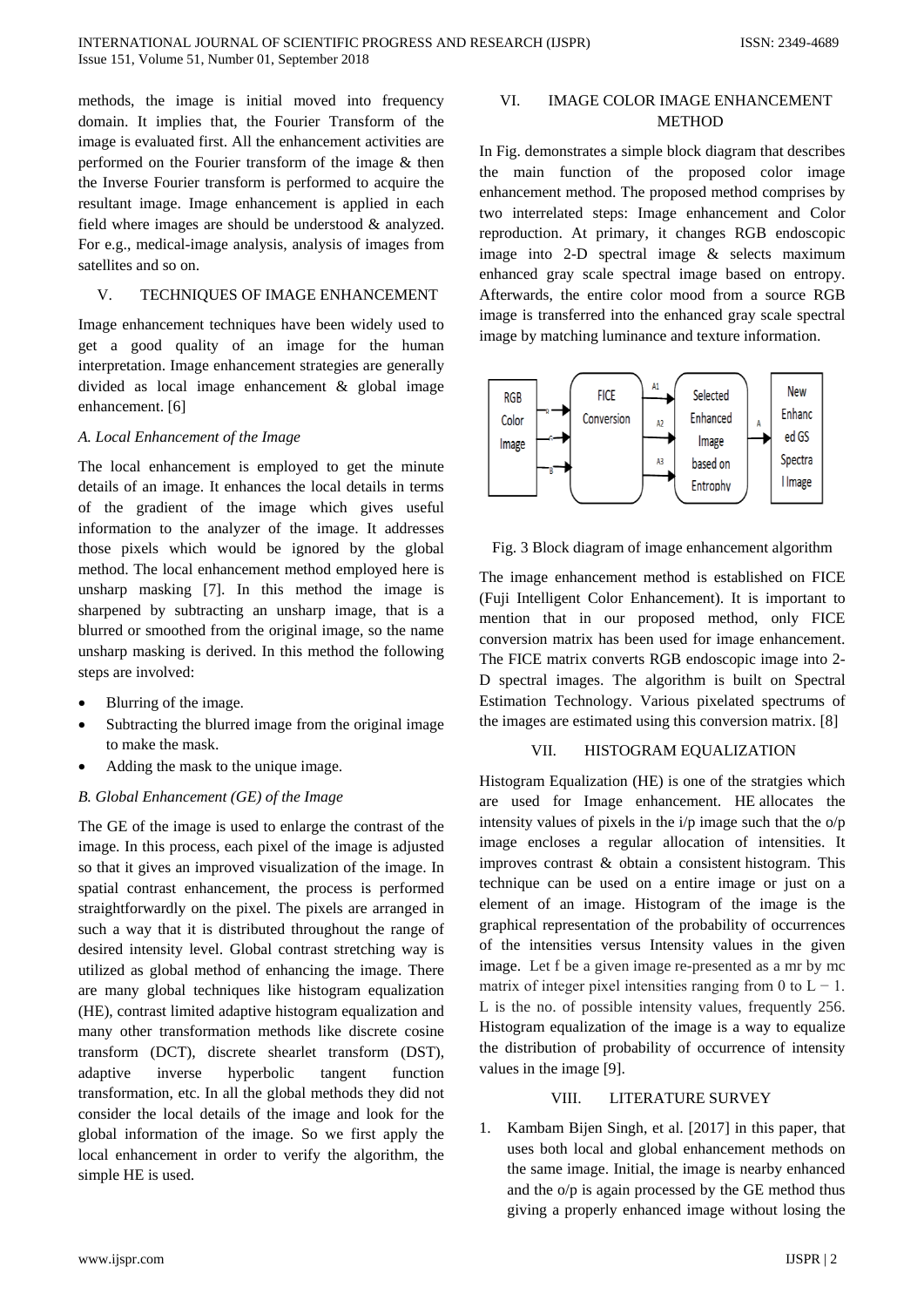brightness of the image. This enhancement method is simulated in MATLAB and results are verified on the parameters of image quality. [10]

- 2. Manas Sarkar, et al. [2017] This paper shows the implementation of various renowned methods such as Homomorphic Filtering, Discrete Wavelet Transform (DWT), Unsharp Masking (USM) to improve the intensity and sharpness of the input images and finally the effective output of these methods has been implemented with the search dynamics of Artificial Bee Colony (ABC) strateiges to acquire better contrast enhancement while optimizing the objective function designed towards preserving the important uniqueness of the distorted images. [11]
- 3. Hardeep kaur and Jyoti Rani, [2016] in this paper Image enhancement is a procedure of changing or adjusting image in order to make it more suitable for certain applications & is used to enhance or improve contrast ratio, brightness of image, remove noise from image & make it simpler to identify. Magnetic resonance imaging (MRI) is astounding medical technologies provide more appropriate information regarding Human brain soft tissue, cancer, stroke and various another diseases. [12]
- 4. Janani Purushothaman et al. [2016] in this paper, we extend the DHE to color image processing. Then, hue and intensity information are taken into account for color image enhancement. Hue component is used for intensity processing. Even by keeping the intensity constant we can capture the edge by changing the hue. First the processing is done with intensity component and then with hue component. Finally intensity and hue component results are combined to produce better results. The proposed method has one parameter which controls the enhancement property of the color image. The guideline for the decision of the parameter which is agreed by the human sense is also described. [13]
- 5. Jinwen Yang, et al. [2016] This article mostly initiates two aspects, namely, HE, histogram processing & provision of enhanced methods. Meanwhile, compared the pre-processing with post-processing, the qualified formulas & standard digital images have been shown in this paper. According to the algorithm of histogram equalization and specification, intensive gray distribution of the original image has become more sparse, so the image processing visual effects and its contrast can be improved. [14]
- 6. Yan-Tsung Peng, et. al [2015] In this paper, we propose to utilize image blurriness to estimation the depth map for under-water image enhancement. It's based on the examination that objects farther from the camera is further blurry for underwater images. Adopting image blurriness with the image formation

model (IFM), we can assess the distance between scene points & the camera and thus recover & enhance underwater images. Experimental Outcomes on enhancing such images in dissimilar lighting conditions display the proposed method performs superior than other IFM-based enhancement methods.  $[15]$ 

- 7. Liangping Tu and Changqing Dong [2013] in this paper, the histogram equalization method is adopted to preprocess the original image to enhance the useful information. Then the preprocessed image is used respectively to the SIFT algo and the ASIFT algo to accomplish the extraction & matching of the image feature points. The reason of image pre-processing is to enlarge the matching no. of image feature point, & improve the matching rate of image feature. The experimental outcomes show that the image processed by the HE can improve obviously the matching no. of the image feature point. [16]
- 8. Lei Zeng et. al [2013], Histogram equalization (HE) is widely used for contrast enhancement in a variety of applications due to its simple function & effectiveness. yet, it typically outcomes in excessive contrast enhancement, which origins the un-natural look & visual artifacts of the processed image. A novel method based on histogram similarity is expanded to over-come the draw-backs of the classic HE algorithms for gray scale images. Compared to some of the conventional HE methods, the proposed method produces better contrast and image quality.  $[17]$

### IX. PROPOSE FUTURE

In this effort we have proposed a new view that will effectively solve problem of image processing. In proposed paper used Multi Scale Retinex (MSR) technique is used. A multi-scale retinex algorithm for image enhancement is presented, which has better robust and less computation cost. In the algorithm, the initial approximation image is selected by consider both each pixel value and maximum value about their logarithmic image instead of selecting maximum value method, and discrete wavelet transformation is used for decreasing computation complexity.

In this effort we have proposed a new view that will effectively solve problem of image processing. In proposed paper used Multi Scale Retinex (MSR) technique is used. A multi-scale retinex algorithm for image enhancement is presented, which has better robust and less computation cost. In the algorithm, the initial approximation image is selected by consider both each pixel value and maximum value about their logarithmic image instead of selecting maximum value method, and